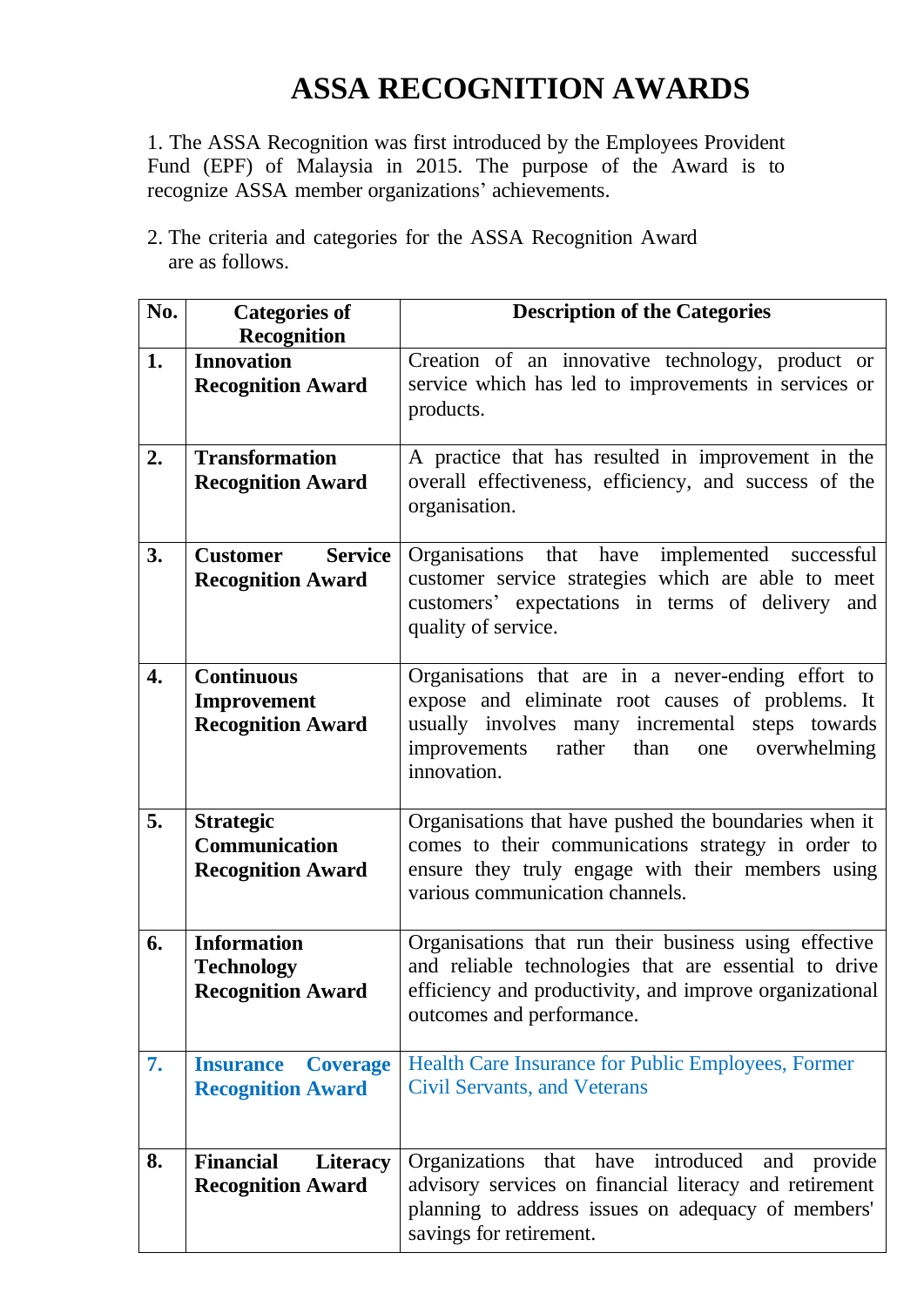2.1 The write-up should include the following:

## **WRITE UP TEMPLATE**

| <b>CATEGORY</b>                  | ٠              | <b>INSURANCE COVERAGE RECOGNITION AWARD</b>                                                                                                                   |
|----------------------------------|----------------|---------------------------------------------------------------------------------------------------------------------------------------------------------------|
| <b>ORGANISATION</b>              |                | : NATIONAL SOCIAL SECURITY FUND (NSSF)                                                                                                                        |
| <b>CONTACT</b><br><b>PERSON</b>  | $\bullet$      | Name: MR. LY VANNA<br>Contact Number: (+855) 16 363 335<br>Email: vannaly_vn@yahoo.com / vannaly_vn@nssf.gov.kh<br>: info@nssf.gov.kh/samonnouknssf@gmail.com |
| <b>NAME OF</b><br><b>PROJECT</b> | $\ddot{\cdot}$ | for Public Employees, Former Civil<br><b>Health Care Insurance</b><br>Servants, and Veterans                                                                  |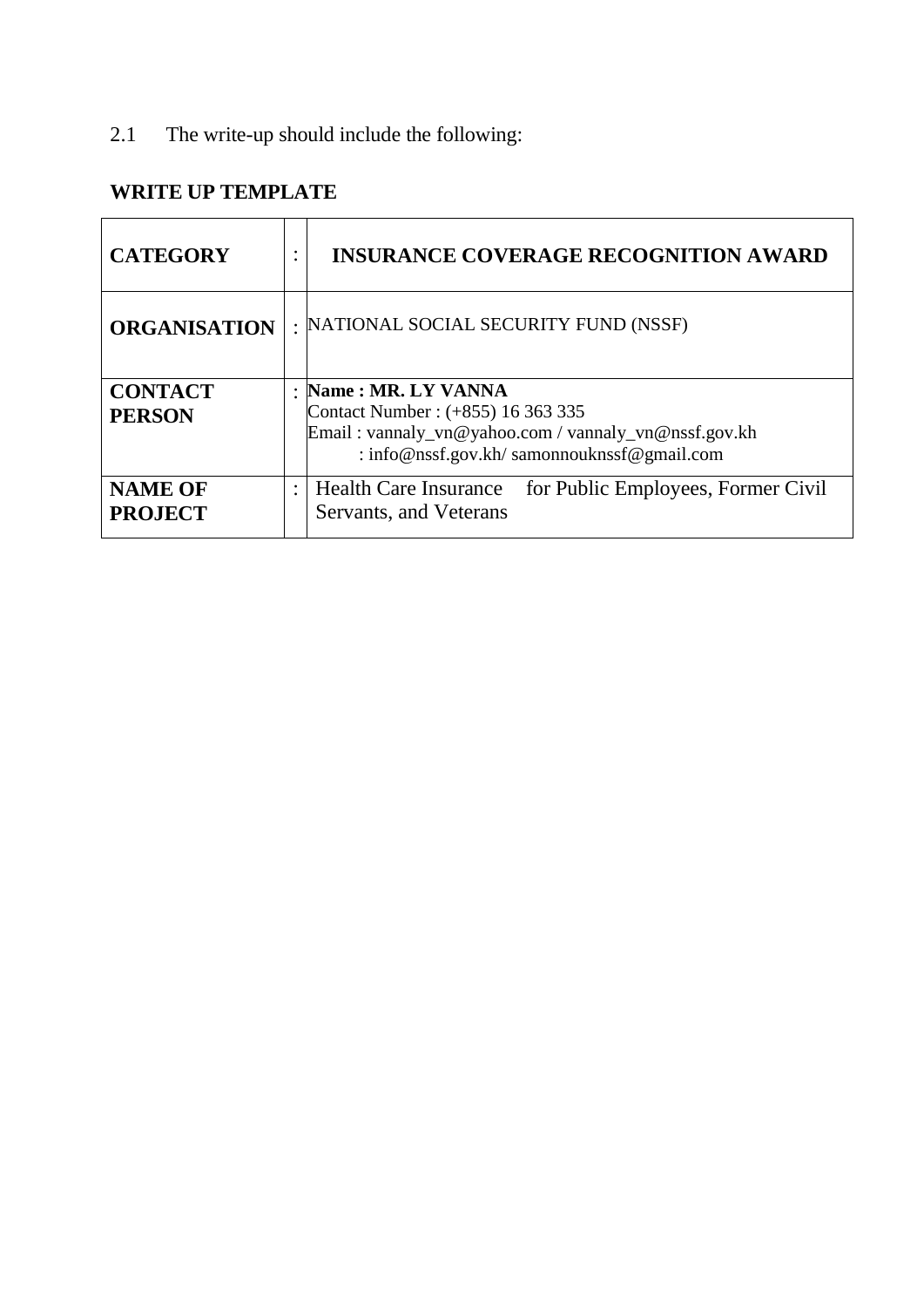| <b>OBJECTIVE</b>  | <b>SOCIAL SECURITY SYSTEM</b>                                                                                                    |
|-------------------|----------------------------------------------------------------------------------------------------------------------------------|
| <b>AND NATURE</b> | 1. Law and Legal Documents                                                                                                       |
| <b>OF PROJECT</b> | 1.1 The Constitution of the Kingdom of Cambodia: is the framework                                                                |
|                   | for social protection provision to the country's citizens. It covers the                                                         |
|                   | right of all citizens to obtain social security and other social benefits as                                                     |
|                   | well as make special provisions for social security in the formal sectors.                                                       |
|                   | The Constitution also identifies particular groups that may require                                                              |
|                   | special assistance, such as in the Sub-Decree, Article 1 stated that this                                                        |
|                   | Sub-Decree aims to establish the Social Security Schemes on Health                                                               |
|                   | Care in accordance with the Law on Social Security Schemes for Persons                                                           |
|                   | Defined by the Provisions of the Labour Law, Article 2 mentioned that                                                            |
|                   | this Sub-Decree intends to organize the system of the provision for the                                                          |
|                   | NSSF members, health prevention service, medical care, and daily                                                                 |
|                   | allowance for the duration of the work suspension by treatment or                                                                |
|                   | other non-occupational accidents and maternity leave, and Article 3                                                              |
|                   | said that the provisions of this Sub-Decree covers to the Persons                                                                |
|                   | Defined by the Provisions of the Labour Law as well as spouse or                                                                 |
|                   | children and the members of NSSF who have entitlement to permanent<br>disability pension and survivors.                          |
|                   |                                                                                                                                  |
|                   | 1.2. The Labour Law 1997 : This law governs relations between                                                                    |
|                   | employers and workers resulting from employment contracts in order                                                               |
|                   | to ensure better employment conditions, keep harmony, strengthen<br>security and healthy employment in work place. Following the |
|                   | Constitutional Law the Labour Law is basic of the establishment of the                                                           |
|                   | Law on Social Scheme for Persons Defined by the Provisions of the                                                                |
|                   | Labour Law. This Labour Law determined the dismissal compensation of                                                             |
|                   | termination of the labour contract and the definition of employment                                                              |
|                   | injury, the employer's responsibility on work injury that happened to                                                            |
|                   | their workers, the medical insurance, health prevention service,                                                                 |
|                   | provision of cash and other social benefits.                                                                                     |
|                   | 1.3. The Law on Social Security Schemes for Persons Defined by the                                                               |
|                   | Provisions of Labour Law 2002: This law aims at organizing the Social                                                            |
|                   | Security Schemes for Persons Defined by the Provisions of the Labor                                                              |
|                   | Law, which applies to the formal sector workers with the three master                                                            |
|                   | plans of the National Social Security Fund (NSSF) such as Employment                                                             |
|                   | Injury Insurance, Health Insurance Scheme, and Pension Scheme which                                                              |
|                   | is in charge of providing old age benefit, invalidity benefit and survivors'                                                     |
|                   | benefit and Occupational Risk which is in charge of providing                                                                    |
|                   | employment injury and occupational disease benefit. This law is also                                                             |
|                   | mentioned the other contingencies of social security scheme shall be                                                             |
|                   | subsequently determined by Sub-Decree based on the actual situation                                                              |
|                   | of the national economy. In addition, the establishment of Social                                                                |
|                   | Security Scheme on Health Care for Public Employees, Former Civil                                                                |
|                   | Servants, and Veterans is covered                                                                                                |
|                   |                                                                                                                                  |
|                   |                                                                                                                                  |